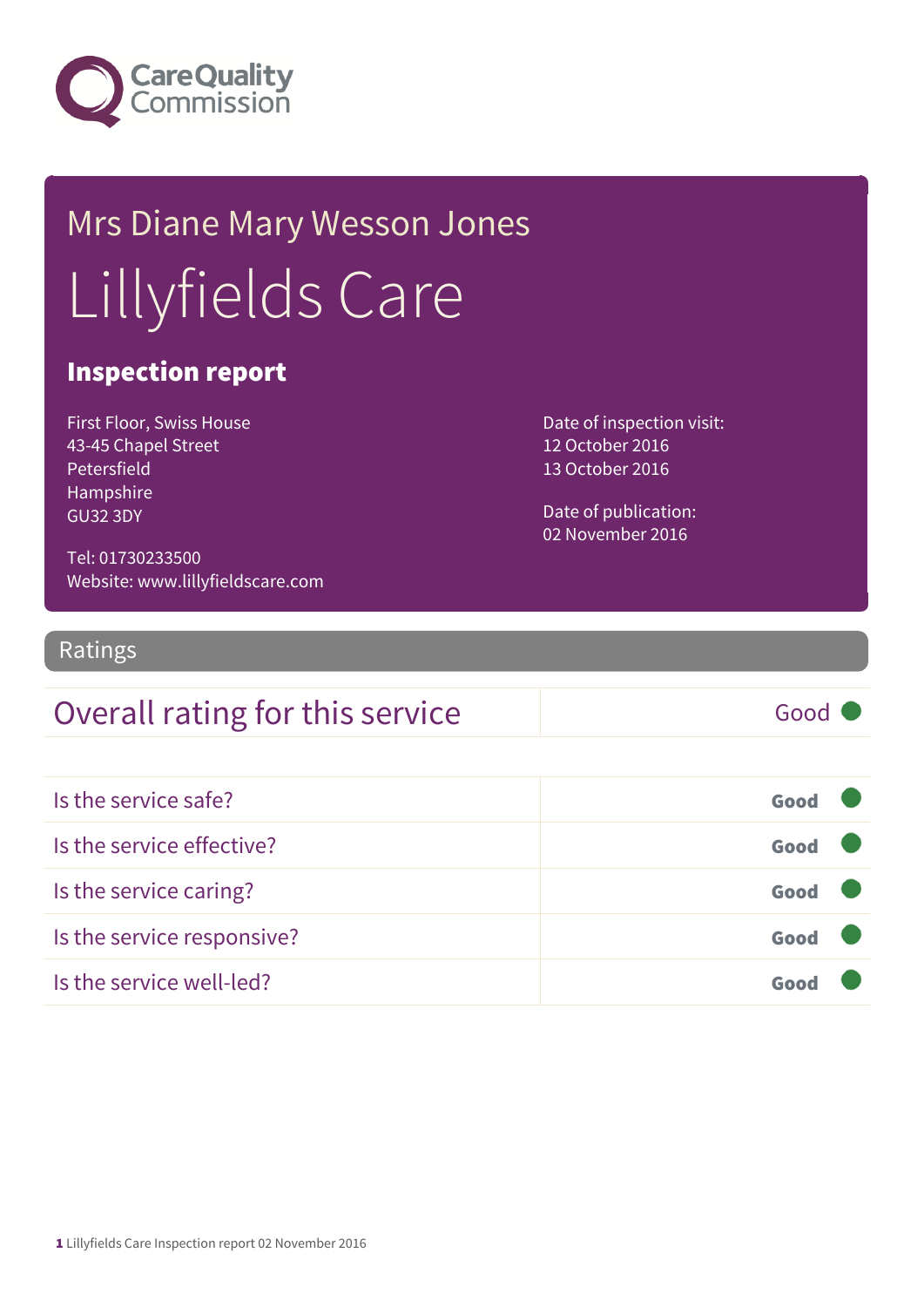### Summary of findings

#### Overall summary

The inspection took place on 12 and 13 October 2016 and was announced.

Lillyfields Care provides a domiciliary care service for people living in Petersfield and the surrounding area. At the time of the inspection 60 people were receiving care visits.

Lillyfields Care is not required to have a registered manager in post. This is because the provider is an individual person who acts as a registered manager as well as the registered provider. A registered manager is a person who has registered with the Care Quality Commission to manage the service. Like registered providers, they are 'registered persons'. Registered persons have legal responsibility for meeting the requirements in the Health and Social Care Act 2008 and associated Regulations about how the service is run.

At the last inspection on 18 September 2014 we found a breach in regulations. We asked the provider to take action to make improvements to the implementation of the principles of the Mental Capacity Act 2005. As a result of the breach, the provider sent us an action plan detailing how they would ensure the regulations were being met. We found this action had been completed fully.

People were asked for their consent before care or treatment was provided. Staff told us they asked people for their consent before providing any care. The provider had taken action to ensure that those people who did not have capacity to consent to their care were identified and that they followed the principles of the Mental Capacity Act 2005 (MCA) when providing care.

People were protected from abuse. Staff had knowledge and confidence to identify safeguarding concerns and acted on these to keep people safe. There was a safeguarding policy which was available to staff. This detailed the action staff should take in these events along with contact telephone numbers for the relevant authorities where they could seek advice and report concerns.

Risks to people's personal safety had been assessed and plans were in place to minimise these risks. Assessments were carried out before people accessed the service to identify any potential risks to their safety. Care plans were written which addressed the risks so that staff were informed about how to provide care in a way which protected people.

People were supported by sufficient staff with the right skills and knowledge to meet their individual needs. The allocation of staff was carried out part electronically and part manually. The system ensured consistency of staff for people, identifying appropriate travel routes and provided sufficient travel time. The system ensured that any shortfalls in availability of staff could be identified and recruited to. This ensured there were always enough staff available to cover all calls.

Recruitment and induction practices were safe. Relevant checks such as identity checks, obtaining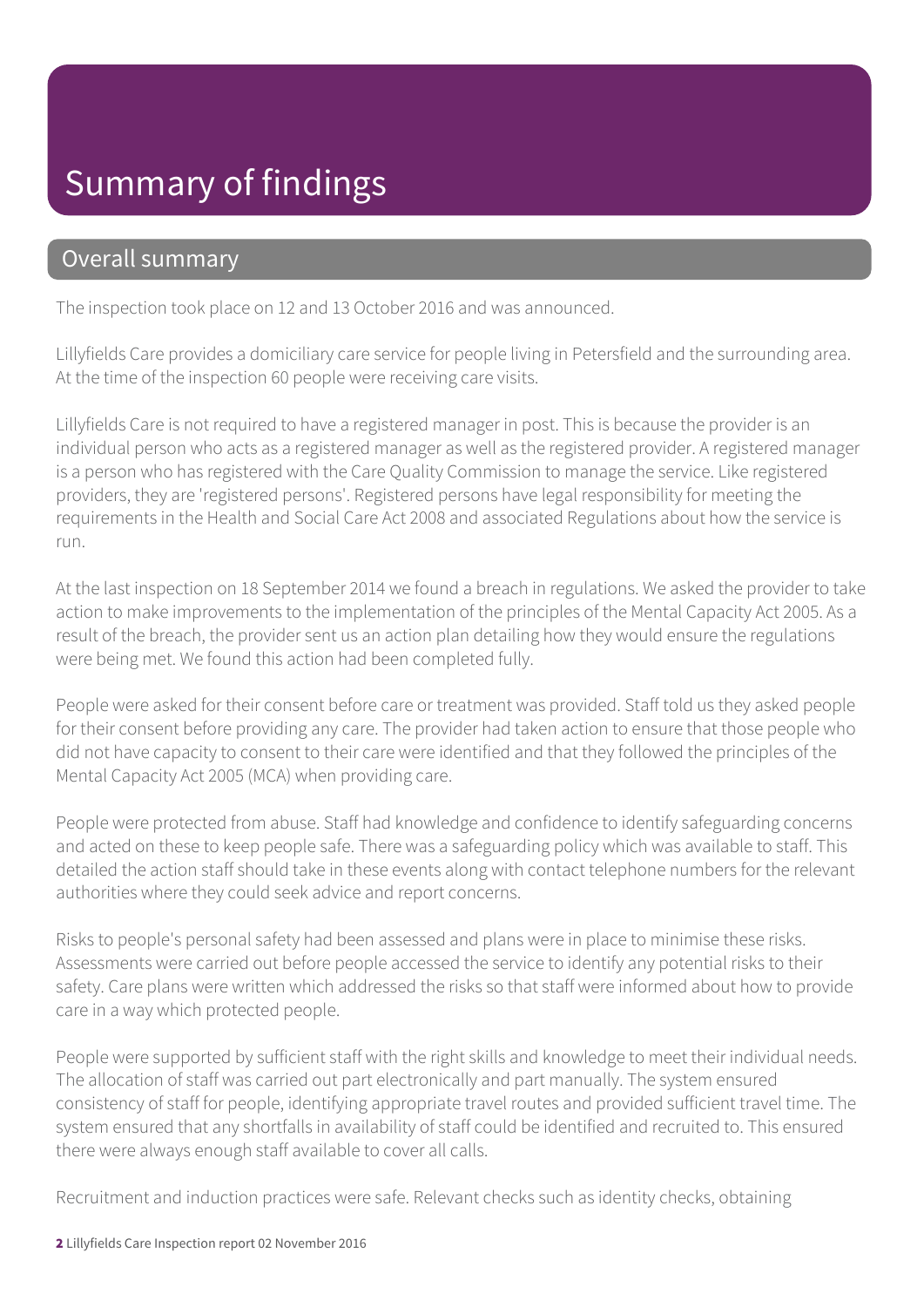appropriate references and Disclosure and Barring Service (DBS) were being completed for staff. The DBS helps employers make safer recruitment decisions and helps prevent unsuitable people from working with people who use care and support services.

There was a system in place to ensure the safe administration of medicines. Some people had their medicines administered by staff. Staff had received training to ensure they were able to administer medicines safely. Information was recorded in people's care plans which informed staff where medicines were kept in people's homes and how to administer them.

Staff had received appropriate training to meet people's needs. Records showed that staff had received training in key areas such as infection control, fire training, moving and handling, food safety and health and safety. Staff told us they had received sufficient training to meet the needs of people. Staff received an induction in line with the Care Certificate.

Staff had regular supervision meetings with management and an annual appraisal. Staff received extra supervision and appraisal during their induction period. Records showed that staff were regularly checked for their competency in delivering care.

The service liaised with community health care professionals to ensure that people were able to access services in relation to their health needs and that there was good communication to support people's needs.

Relatives and people were happy with the care provided and thought that staff were kind and caring.

Staff respected people's dignity. Staff described how they protected people's dignity by closing curtains and doors and covering people with towels when they were washing them. People were supported to be as independent as possible. Care staff told us they always offered people the opportunity to do things for themselves. They supported people where they were unable to do things for themselves.

People were involved in decisions about their care and were offered choices. People told us they and their relatives had been involved in their plan of care and had participated in six monthly reviews.

People had care plans that clearly explained how they would like to receive their care and support. Care plans were regularly updated and amended where necessary to meet people's changing needs. Care plans included an assessment of people's needs and were written to reflect people's individual needs and wishes. Staff were knowledgeable about people's needs and preferences. They told us they had read and understood care plans and ensured they followed them.

The provider responded to feedback, concerns and complaints. The management team sought feedback from people using the service to ensure they were happy with the service. Any concerns or complaints were investigated, managed and resolved quickly.

The provider had a complaints procedure. Details of this were included in care plans so that people and their relatives would know how to complain if they needed to. Most people and relatives contacted the office if they had any issues or concerns they wanted to discuss.

There was a positive and open culture within the service. Staff said they felt able to raise concerns, and were confident they would be responded to. People and staff were happy with the service and praised the management team.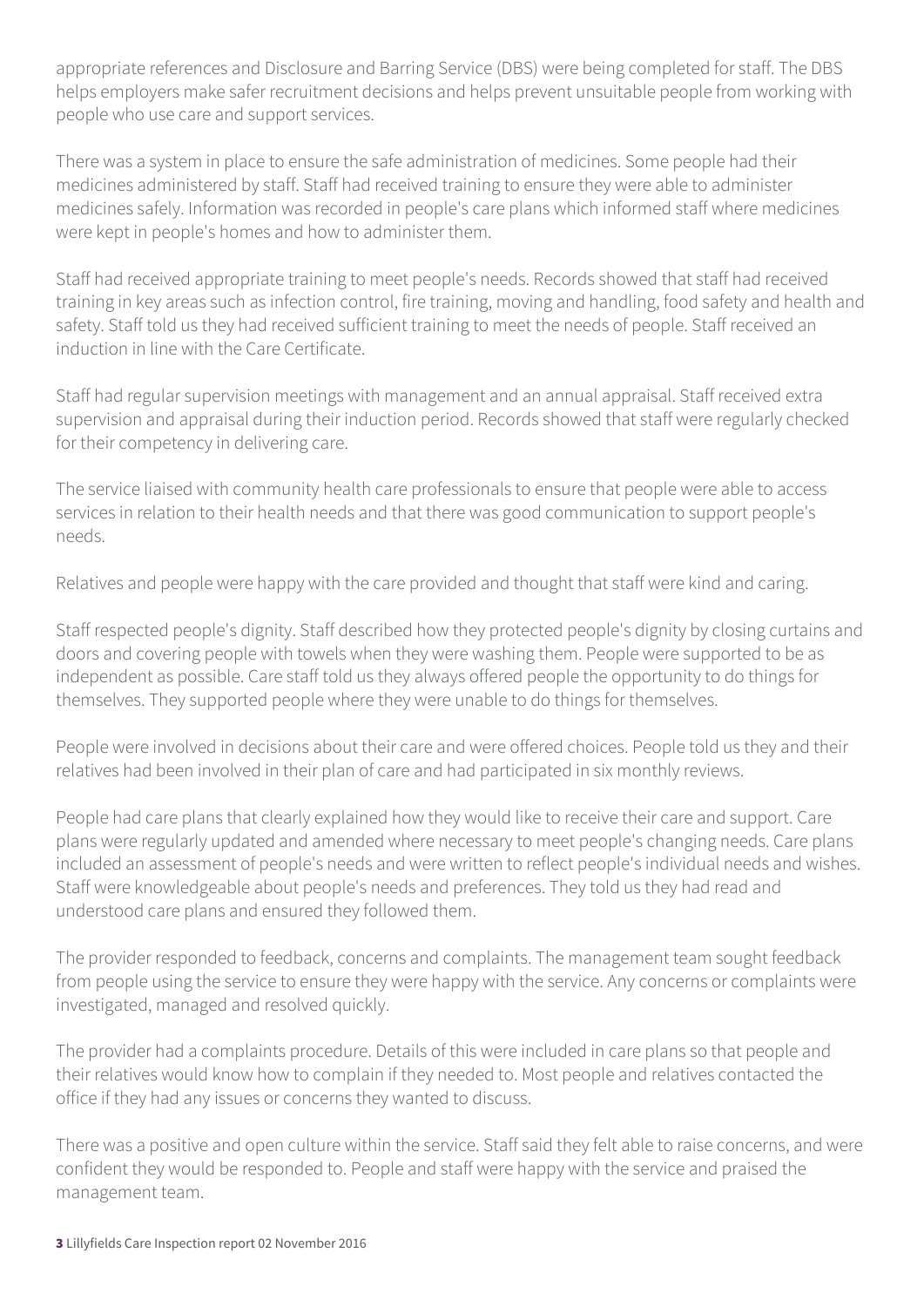The inspection was supported by a knowledgeable management team, who were helpful and able to provide the information requested and answer questions throughout the inspection.

The registered provider demonstrated good management and leadership, through the effective management of the service and the quality of care provided. She was supported by the management team who demonstrated they were aware of their statutory responsibilities as a provider. CQC had received appropriate notifications from the service. Policies and management arrangements meant there was a clear structure which ensured the service was effectively run and closely monitored. The provider had identified areas of the service which needed to be improved and prepared a plan to address these.

The quality of the service was monitored by management through a series of checks. Feedback was in the form of feedback surveys and care plans were checked on a sample basis every month. Staff received regular 'spot checks' to ensure the quality of care provided.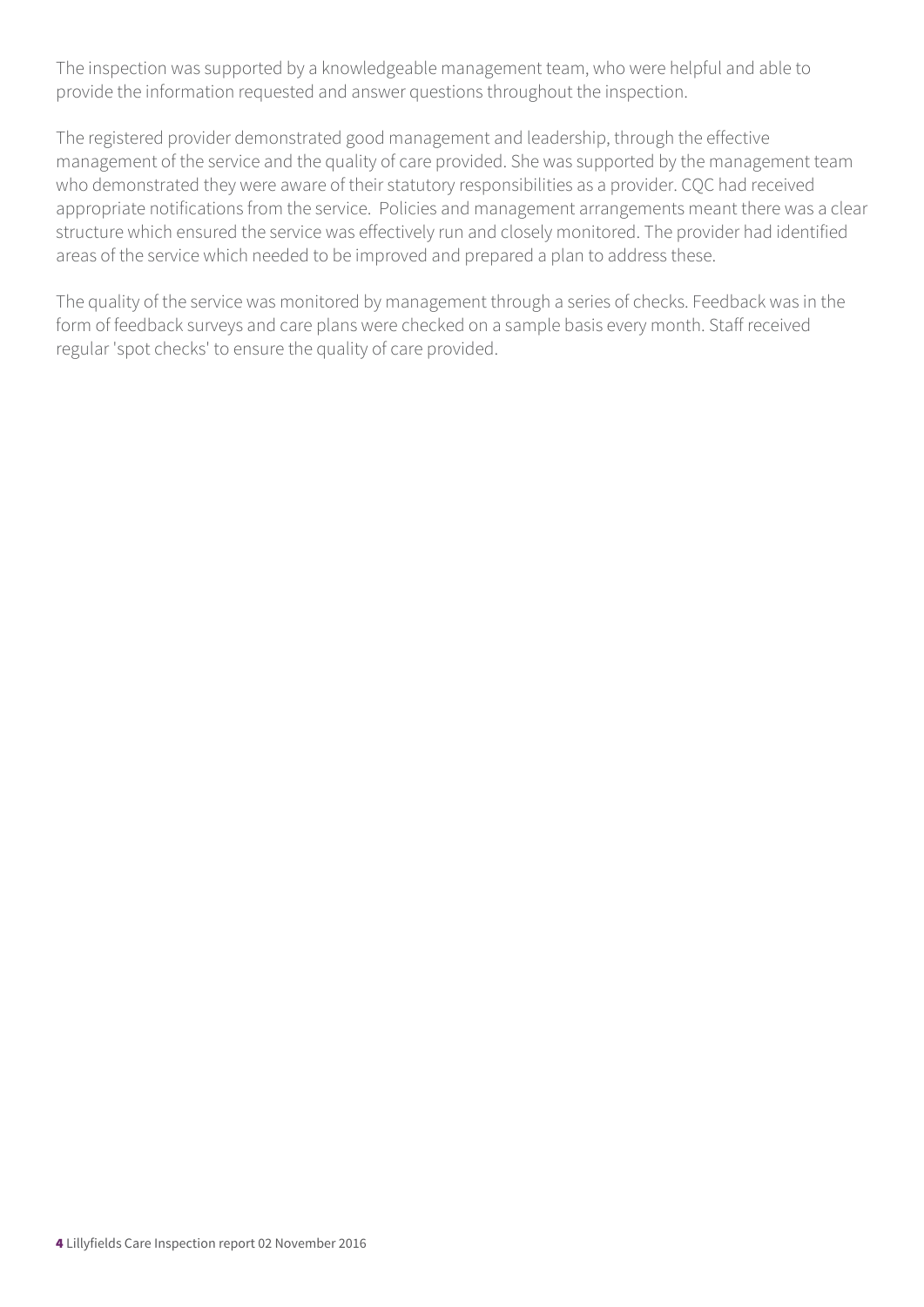#### The five questions we ask about services and what we found

We always ask the following five questions of services.

| Is the service safe?                                                                                                                   | God  |
|----------------------------------------------------------------------------------------------------------------------------------------|------|
| The service was safe.                                                                                                                  |      |
| People told us they felt safe. Staff had received safeguarding<br>training and knew how to recognise the signs of abuse.               |      |
| Risks were identified and appropriately addressed.                                                                                     |      |
| There were sufficient staff to meet people's needs.                                                                                    |      |
| Staff had received medication training in order to administer<br>medicines safely.                                                     |      |
| Is the service effective?                                                                                                              | Goo  |
| The service was effective.                                                                                                             |      |
| Staff had received appropriate training to meet people's needs<br>and had detailed knowledge about people's individual<br>preferences. |      |
| People gave consent to their care. The provider understood the<br>requirements of the Mental Capacity Act 2005.                        |      |
| The service liaised with community healthcare professionals to<br>ensure that people had access to health services.                    |      |
| Is the service caring?                                                                                                                 | Goo  |
| The staff were caring.                                                                                                                 |      |
| Staff treated people in a kind and compassionate way. They took<br>time to get to know people.                                         |      |
| Staff described how they provided care to people and respected<br>their dignity.                                                       |      |
| Independence was promoted wherever possible.                                                                                           |      |
| Is the service responsive?                                                                                                             | Good |
| The service was responsive.                                                                                                            |      |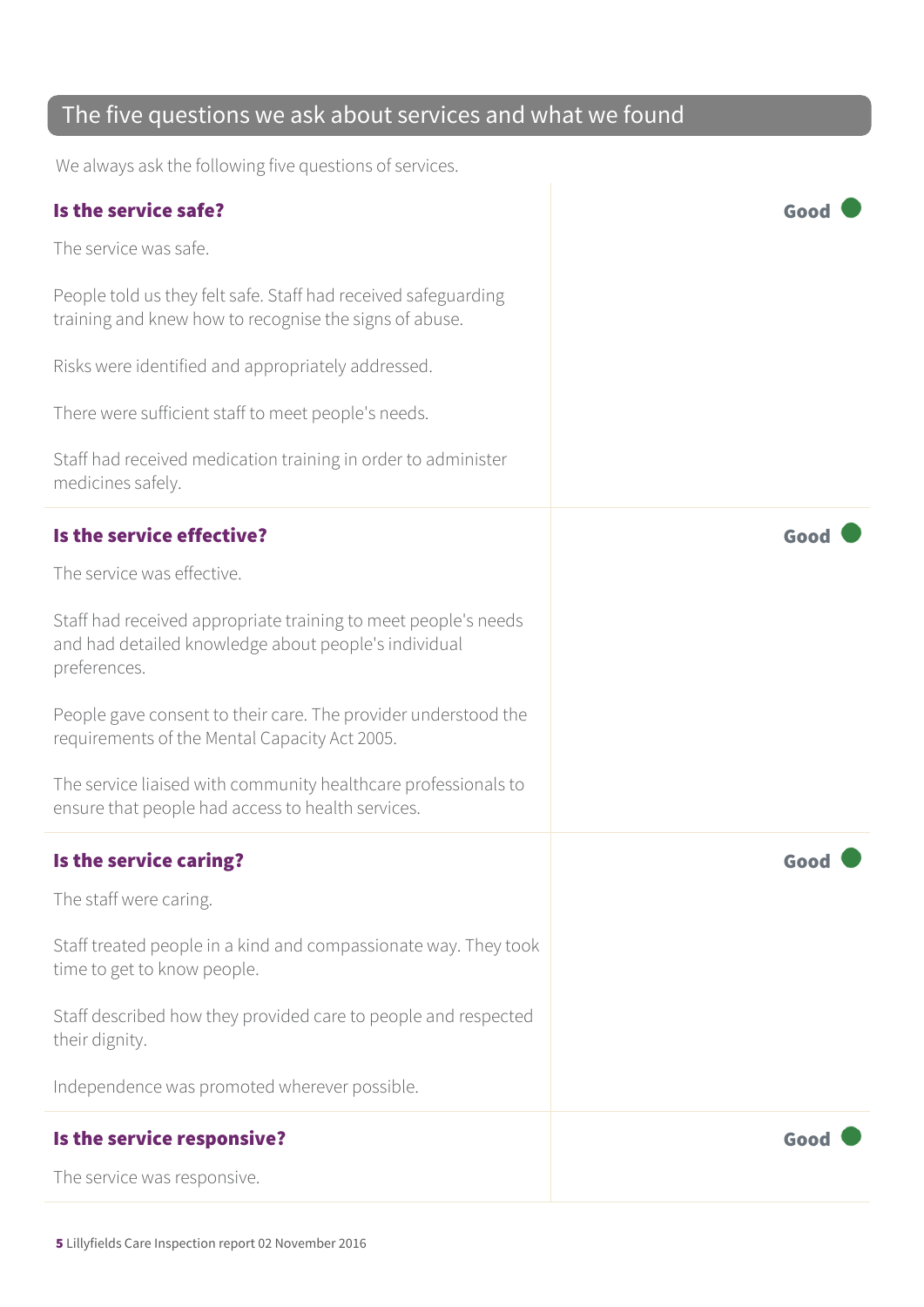Staff responded appropriately to people's needs due to the detailed care plans. The service sought feedback from people, relatives and staff and responded appropriately to it. Is the service well-led?  $\qquad \qquad$   $\qquad \qquad$   $\qquad \qquad$   $\qquad \qquad$   $\qquad \qquad$   $\qquad \qquad$   $\qquad \qquad$   $\qquad \qquad$   $\qquad \qquad$   $\qquad \qquad$   $\qquad$   $\qquad \qquad$   $\qquad$   $\qquad \qquad$   $\qquad$   $\qquad$   $\qquad$   $\qquad$   $\qquad$   $\qquad$   $\qquad$   $\qquad$   $\qquad$   $\qquad$   $\qquad$   $\qquad$   $\qquad$ The service was well led. There was a positive and open culture.

The registered provider demonstrated good management and leadership, through the effective management of the service and the quality of care provided. She was supported by the management team.

The provider actively monitored the quality of care and took appropriate actions where necessary to drive service improvements.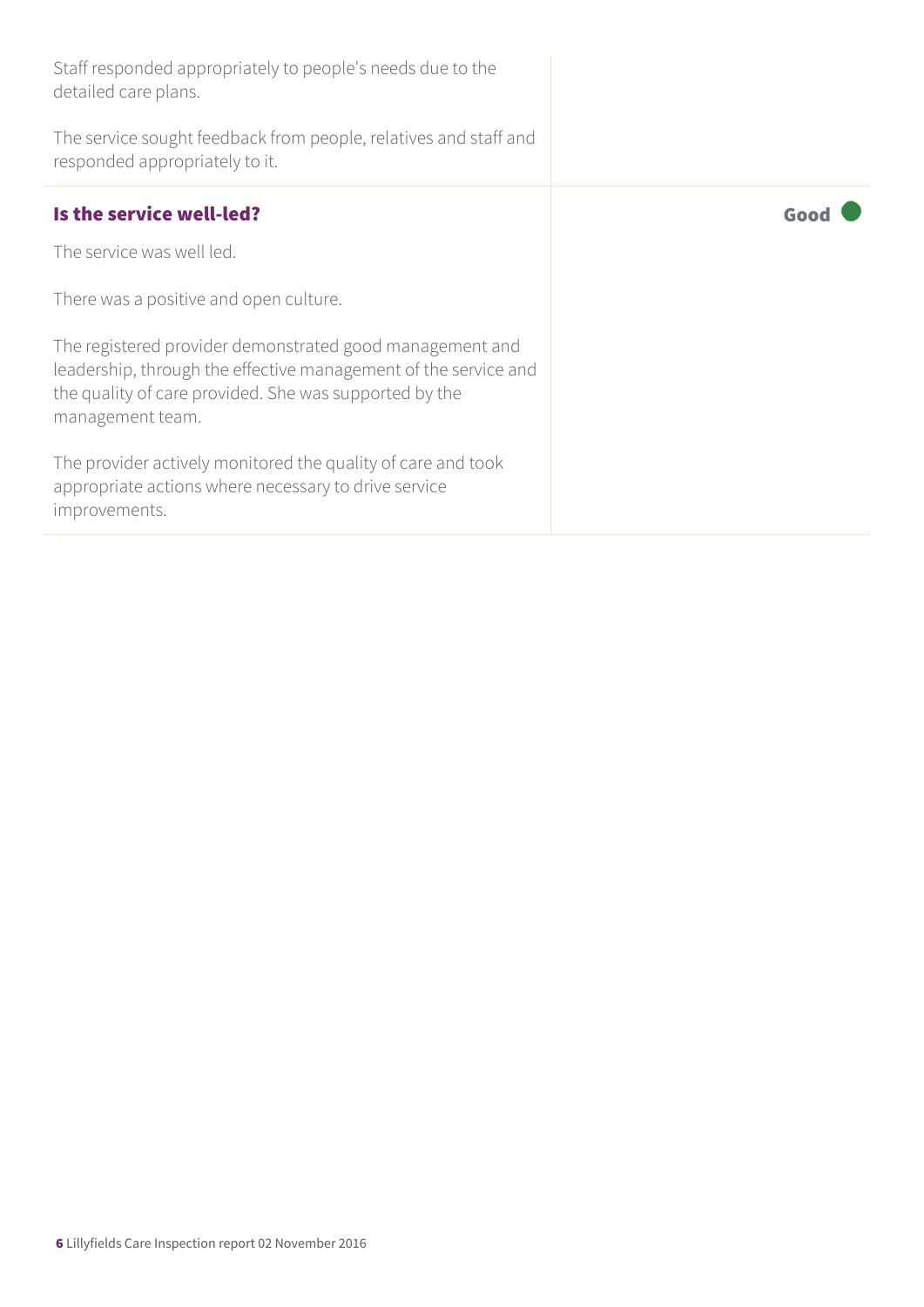

# Lillyfields Care Detailed findings

### Background to this inspection

We carried out this inspection under Section 60 of the Health and Social Care Act 2008 as part of our regulatory functions. This inspection checked whether the provider is meeting the legal requirements and regulations associated with the Health and Social Care Act 2008, to look at the overall quality of the service, and to provide a rating for the service under the Care Act 2014.

This inspection took place on 12 and 13 October 2016 and was announced. The provider was given 48 hours notice because the location provides a domiciliary care service. The provider ensured that people were available to speak with us on the day of the inspection. The inspection was carried out by two adult social care inspectors and an expert by experience. An expert by experience is a person who has personal experience of using or caring for someone who uses care services.

Before the inspection, the provider completed a Provider Information Return (PIR). This is a form that asks the provider to give some key information about the service, what the service does well and improvements they plan to make. We used this information to help us decide what areas to focus on during our inspection. We reviewed all the information we held about the service including previous inspection reports and notifications received by the Care Quality Commission. A notification is information about important events which the provider is required to tell us about by law.

During our inspection we spoke with 19 people and five relatives. We also spoke with the provider, the operations manager, the manager, the care co-ordinator, the Human Resources officer and nine care workers. We reviewed records relating to the management of the service, such as audits, and reviewed three staff records. We also reviewed records relating to ten people's care such as their care plans and risk assessments.

We last inspected this service on 18 September 2014 and found a breach of regulations.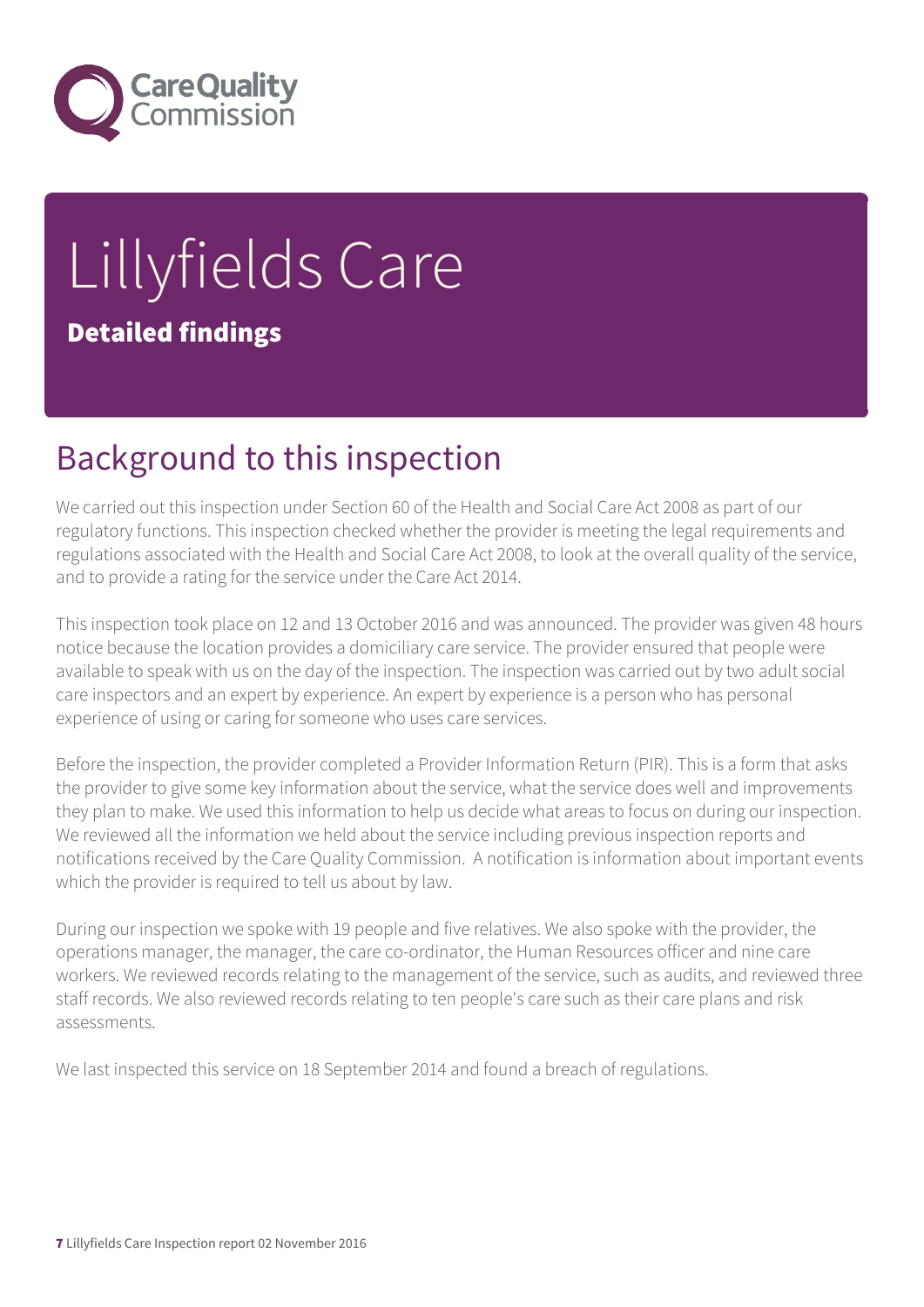# Our findings

People told us they felt safe with the service provided. One person said "I feel safe with them. I have never not felt safe. I have two carers and I have always felt safe with them." Another person said "I feel safe physically and financially." One family member said that care workers kept her husband safe by following regulations.

People said they could raise concerns if they felt unsafe but had not had reason to do so. One person said "I could raise concerns. I've never had any. They are as good as gold. A smashing bunch of people." A family member said "We are told to ring if we are not happy and they (agency) will arrange something else." A number of people told us they had chosen not to receive care from particular care workers and this had been arranged by the agency to their satisfaction. Staff told us they could report any concerns they had about people. One member of staff said "There is always someone on the end of a phone." Another member of staff told us "If I was really worried then the 'on call' would come out." The provider told us that an 'on call' service was provided to support staff when they were providing care outside of office hours.

Staff had completed safeguarding training and knew had to report signs of abuse. Safeguarding training was completed as part of a comprehensive induction program. Staff told us that during the induction they were also given an opportunity to discuss their safeguarding responsibilities. Staff were issued with a copy of the provider's safeguarding policy in the staff handbook. One member of staff said "I have a folder with the policy in so I can refresh my knowledge whenever I need to." Most staff said they would report concerns to office staff in the first instance but were aware there were other avenues to report safeguarding concerns such as the local authority.

Staff told us they would feel confident whistle blowing without fear of reprisal should this be necessary. A whistle blower is a person who raises a concern about a wrongdoing in their workplace. One member of staff said "It's not about the carer, it's about the client. When it comes to a client's wellbeing no one should be bothered about blowing the whistle." Another member of staff told us "If I saw something I didn't agree with, I would report it." The provider told us she encouraged staff to come forward if they had any concerns. She said "I tell them we are all responsible and reassure them it's confidential." There was a whistle blowing policy in place which protected staff if they chose to whistle blow.

Risks to people's personal safety had been assessed and plans were in place to minimise these risks. Assessments were carried out before people accessed the service. The assessment identified risks to people. For example if people were at risk of falls. This meant the service and staff were aware of risks to people before they received care. Care plans were written which addressed the risks so that staff were informed about how to provide care in a way which protected people. Staff told us they knew about individual risks for people. One member of staff told us they always checked for trip hazards and ensured people were strapped in when using the stair lift. Another member of staff said "One client is really wobbly, I always make sure I walk with him." People told us they felt protected from risk, "One person said "I do feel protected from risk. They've done risk assessments. I have multiple food intolerances. I say exactly what food I would like and they weigh it." Another person said "They talked about risks when they did the assessment."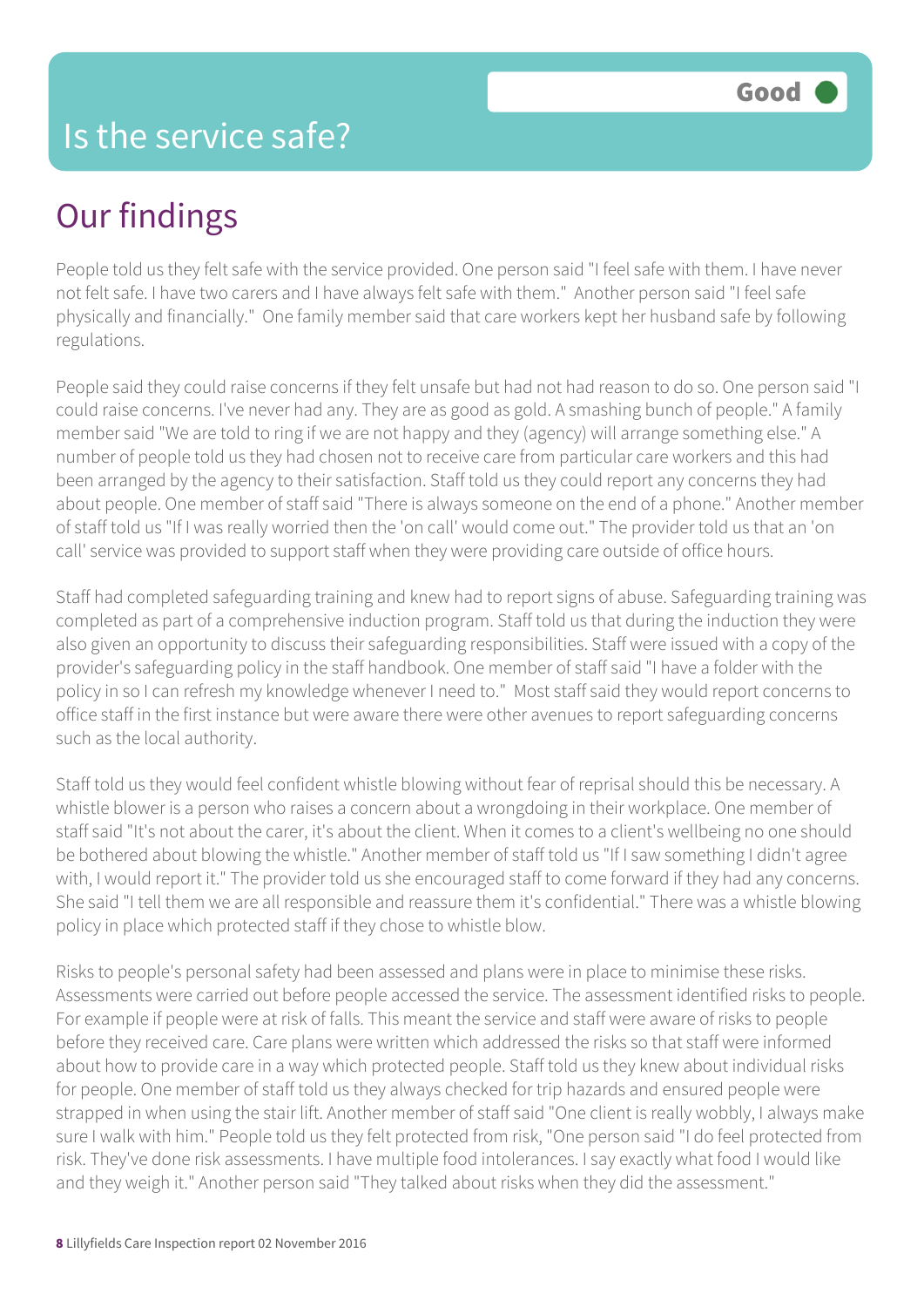Risks to staff, in relation to lone working, had been identified. Staff provided care in the evening and this was a higher risk to staff working alone. A lone working policy was in place. The policy included actions for staff to take to keep them safe when working alone at night.

There was a policy in place to deal with bad weather and emergency situations. This identified how the service would prioritise calls and take into account whether people had family available locally who may be able to assist them in the short term leaving more staff to be available to support those most at risk. The provider told us that the last time it had snowed, they had rented a four by four vehicle to take care workers to calls and that during that period the service had not missed any calls. The provider had taken action to reduce the risk that people would not receive care in an emergency situation.

Incidents and accidents were recorded and where appropriate actions taken to reduce the risk of reoccurrence. During monthly managers meetings, incidents and accidents were compared across both offices (Petersfield and Havant) to identify any possible patterns. The provider took action to identify learning from incidents and accidents to ensure future events were minimised.

People were supported by sufficient staff with the right skills and knowledge to meet their individual needs. The management team explained how staffing numbers were matched to people using the service to ensure there were always enough staff to cover calls. They were able to do this via their system called 'Care planner' which tracked calls against care worker availability and identified possible shortfalls. This allowed recruitment to match the actual requirements of the service. This protected people and the service from the risk that there would not be enough staff to meet people's needs. The allocation of staff to calls was carried out using the 'Careplanner' electronic system. 70% of calls were pre-allocated on the system leaving the remaining 30% to be allocated manually. Information was stored in the system about which care workers were walkers or drivers and how much travel time was required by each method of transport. The system would not allow a call to be allocated if there was not enough time available for the care worker to travel to the call. The system also identified preferred and disfavoured care workers so that it would not be possible to allocate a disfavoured care worker to a call. Everyone we spoke with said that they had not received any missed calls and that care workers arrived within the allocated time frame. One person told us "Sometimes they are a little bit early or a little bit late; but they have never not turned up." Another person said "If they are going to be more than half an hour late, they phone and let you know."

Recruitment and induction practices were safe and followed the provider's recruitment policy. Relevant checks such as identity checks, obtaining appropriate references and Disclosure and Barring Service (DBS) were being completed for staff. The DBS helps employers make safer recruitment decisions and helps prevent unsuitable people from working with people who use care and support services.

There was a system in place to ensure the safe administration of medicines. Some people had their medicines administered by staff. Staff had received training to ensure they were able to administer medicines safely. Medicines training was updated annually. Staff also had their competency checked before they were able to administer medicines to people. One member of staff said "We get our competency checked every six to eight weeks and we get called in to have an assessment." The provider told us that she had recently attended a medicines course which enabled her to provide medicines administration training to the staff. This was the next planned step to provide the training in-house although currently it was still provided through an accredited online course. Information was recorded in people's care plans which informed staff where medicines were kept in people's homes and how to administer them. When staff administered medicines they completed a medication administration record (MAR). MAR charts were kept in people's home and collected at the end of each month. One person told us "I have a blister pack. They get them out and pass them to me, and I take them." A blister pack is a pre-measured dosage system. Another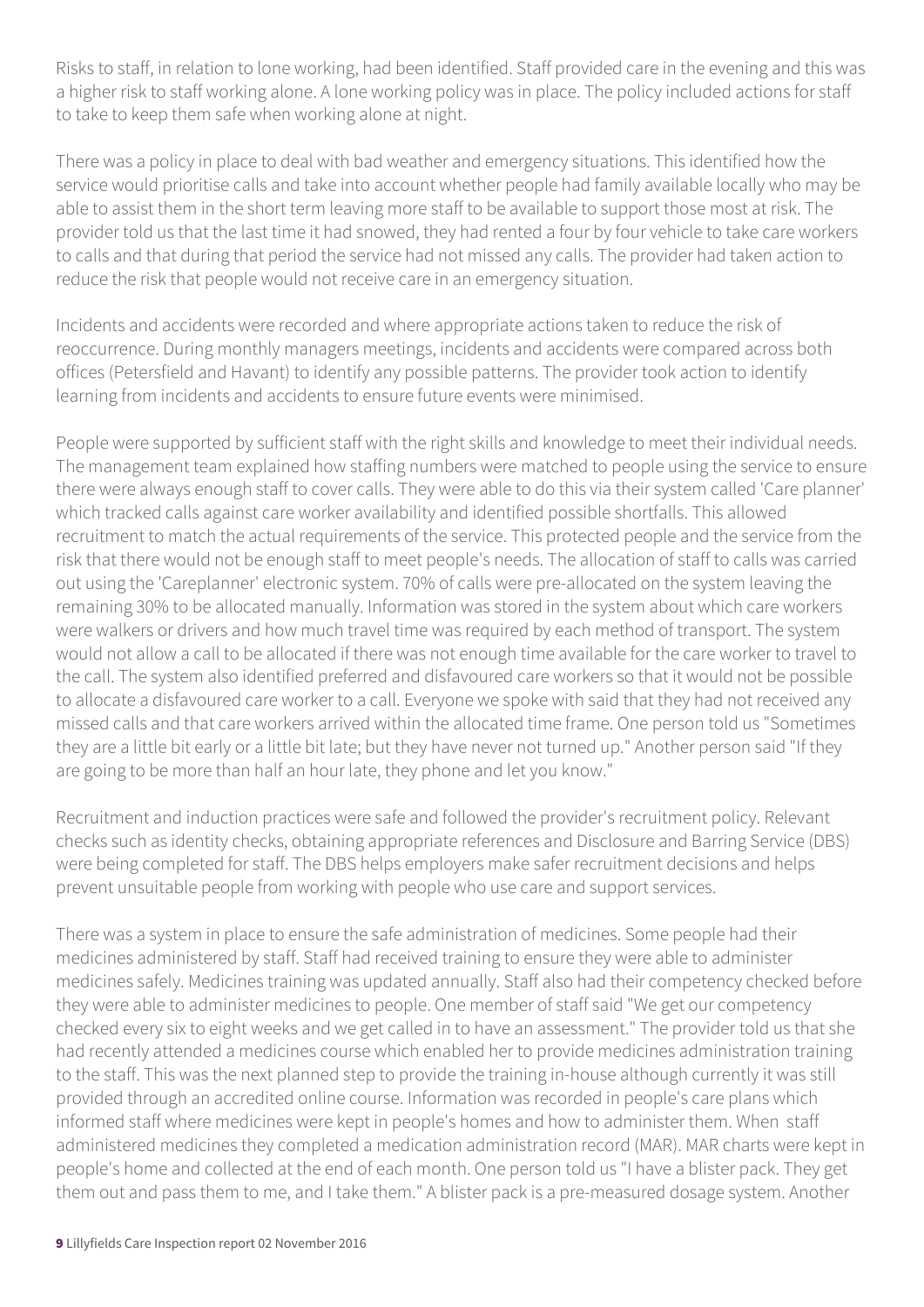person said "I do my own medicine but they help me with my eye drops at night." In both these cases we checked the person's MAR chart and the blister pack for one person. Both were correct and up to date. This meant medicines were administered safely and as prescribed to people.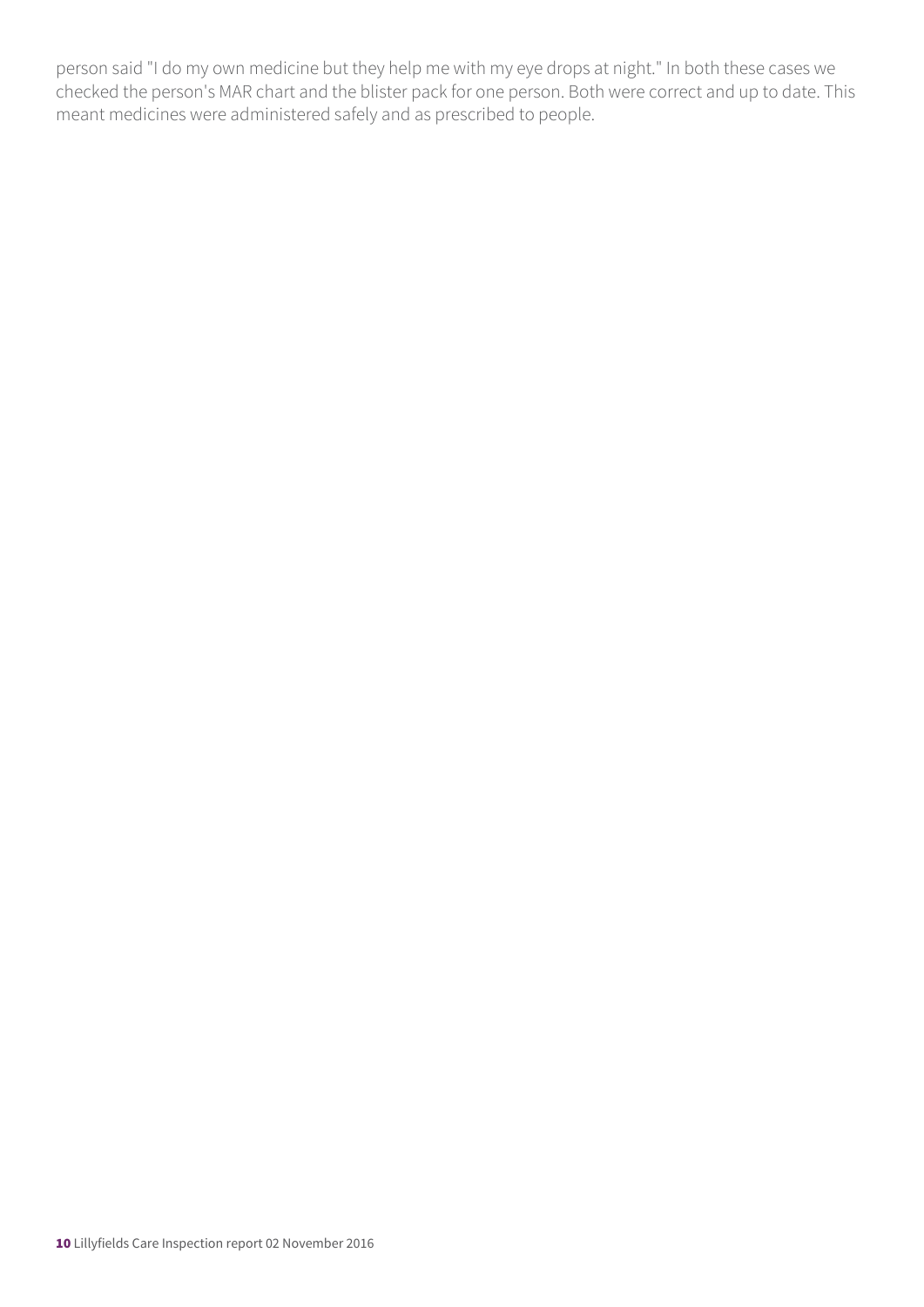#### Is the service effective?

# Our findings

Everyone we spoke with said their preferences were included in their care plan and their choices were respected. One person said "They always ask me how I like things done." Another person said "I plan all my care myself. I ask them to do it in the order I say, so that I don't get confused."

At our last inspection in September 2014, we found that the provider had not complied with the requirements of the Mental Capacity Act 2005 (MCA). During this inspection we found that the provider had considered people's capacity and where the person did not have the capacity to consent to the care provided, appropriate decision making had been recorded within the person's care plan.

Where people lacked capacity to make specific decisions, the service acted in accordance with the principles of the MCA. The MCA provides a legal framework for making particular decisions on behalf of people who may lack the capacity to do so for themselves. The Act requires that, as far as possible, people make their own decisions and are helped to do so when needed. Where they lack mental capacity to make particular decisions, any made on their behalf must be in their best interests and as least restrictive as possible. Most people had capacity to make their own decisions. Capacity to consent to care was considered for each person as part of their assessment. If it was considered, following assessment, that the person did not have capacity to consent, then relatives were included in a best interest decision which was recorded in the care plan.

Staff had received appropriate training to meet people's needs. Records showed that staff had received training in key areas such as infection control, fire training, moving and handling, food safety and health and safety. Staff told us they had received sufficient training to meet the needs of people. Training was provided as e-learning and through 'Social Care TV online.' Training was monitored, refreshed and updated by the Human Resources officer. Staff were required to complete a 12 week induction program which covered local environment, employment information and job specific knowledge. The induction was in line with the requirements of the Care Certificate. The Care Certificate aims to equip health and social care support workers with the knowledge and skills which they need to provide safe, compassionate care. The induction program included an orientation day, a moving and handling day and a practical workshop day. During the induction staff received a supervision meeting at six weeks and an appraisal at 12 weeks and they were required to complete a reflective diary each week recording their thoughts on the training and their experience shadowing other staff. This comprehensive program ensured that staff were suitably trained to carry out their role.

Staff told us they had received appropriate training. One member of staff said "When I first started, they gave me all the training. I feel confident in using a hoist." Another staff member said "If you are worried about any equipment, you can go in the office and they will show you again." There was a training room within the offices which included all the moving and handling equipment that staff might be required to use. Staff told us shadowing was also part of the induction to ensure they were aware of the realities of the job and knew what was expected of them. The provider told us this was for a minimum of 15 hours but staff were able to shadow for as many hours as they wished to ensure they were comfortable. One member of staff told us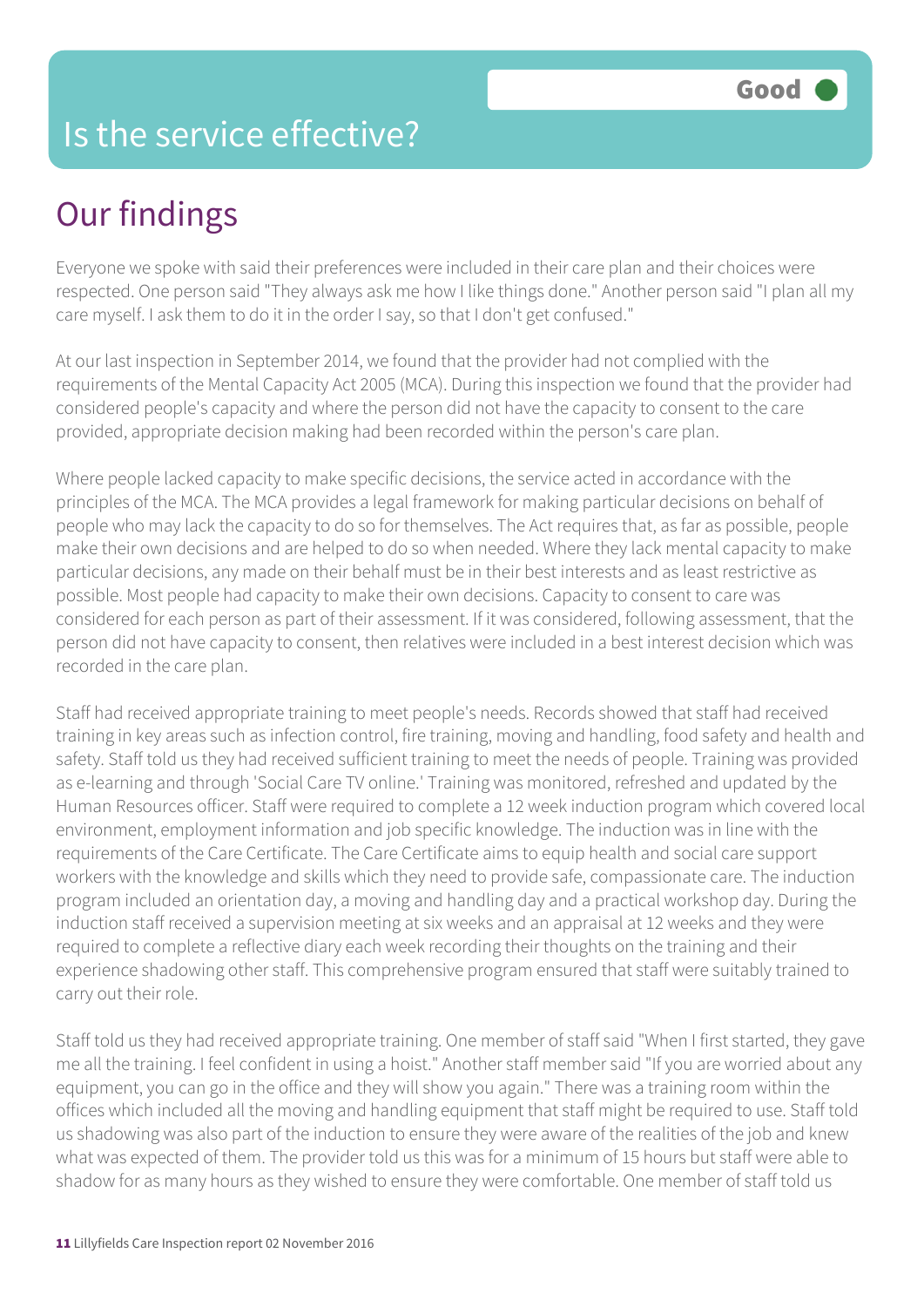they had shadowed for a week before starting to work alone. Another staff member said "We could have as many days as we wanted to go out shadowing. It's a good way to see if you like the job."

Staff had regular supervision meetings with senior staff. Staff received two supervision meetings a year. One of these encompassed an appraisal. This was in addition to the supervision and appraisal received during induction. Records showed that staff were also regularly checked for their competency in delivering care. Staff told us they felt supported in their role and felt able to discuss any concerns with the management team at any time. One member of staff said "You have six and 12 week appraisals, if you have any concerns you can raise them."

People were asked for their consent before care or treatment was provided. Staff told us they asked people for their consent before providing any care. For example, one member of staff said "I always ask them what they would like me to do." People and their relatives told us that care workers sought consent before giving personal care and explained the care to be provided. One person said "They always ask permission. They are very good at asking. I am really pleased with them. I would recommend them to anyone." Another person told us "They always ask. They are very polite." Care workers respected people's individual choices and decisions. One person told us "If I don't want something done, for example, a shower, they have always respected that it is my decision." Another person said "They do respect my decisions and choices." One person told us "They don't just put a cup of tea down. They ask if you want tea and where you would like them to put the cup." People were able to make choices and staff respected their decisions.

Staff prepared people's own food for them and records demonstrated that they regularly checked the 'use by' dates of food stored in people's fridges to ensure it was safe for them to eat. Staff ensured that people had access to drinks. When we visited people in their home we noted that people had drinks within reach and we observed staff offering people drinks such as cups of tea.

The service liaised with community health care professionals to ensure that people were able to access services in relation to their health needs. Records of this were kept in people's care plans and a contact list was maintained so that the most appropriate community healthcare professional could be contacted in the event of staff identifying an issue. A communication book was kept in people's homes where a person had regular contact with professionals such as the District Nurse so that messages about care could be exchanged between Lillyfields staff and health professionals. One person told us that care staff had stayed with them when they fell ill. They said "A Lillyfields carer found me when I had (a serious illness). She rang the office and they rang 999. They covered her shifts so she could accompany me to the hospital. She stayed with me for five hours." The provider helped to support people with their serious medical conditions and ensured they received medical help.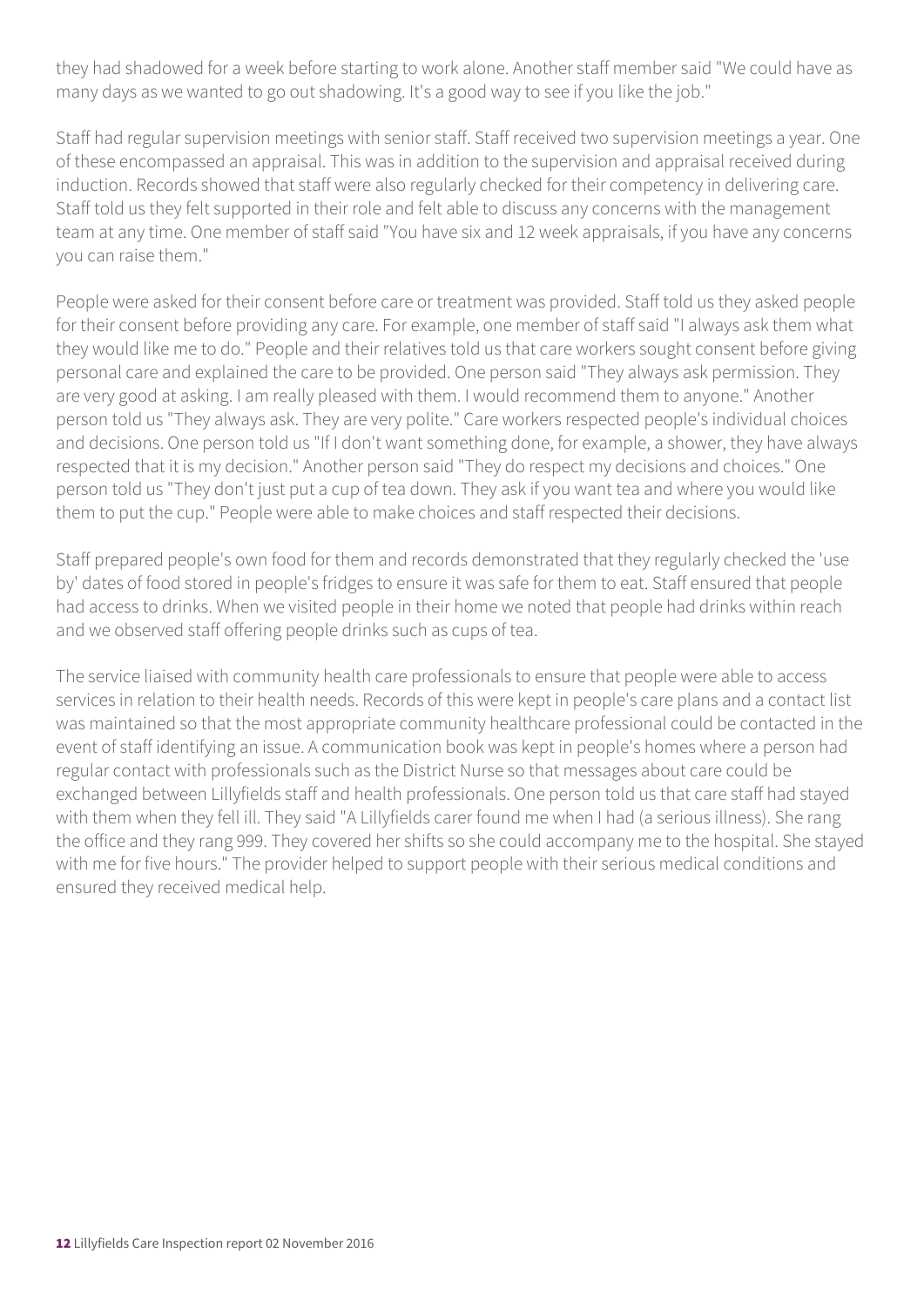# Our findings

People and their relatives thought that staff were caring. One person said "They are absolutely marvellous, I've never had such a bunch of girls. They understand my needs." Another person told us "I look forward to them coming. I don't look for carers, I look for friends."

Staff described how they provided care and supported people in a caring way. One member of staff told us "I do sometimes sit and have lunch with them, I find they enjoy that. If I go to (a local bakery), I buy a cake and that cheers them up. It's little touches like that, that make people smile." Another member of staff said "One of my clients has no family and it was her birthday, so I surprised her with a cake. I don't mind staying extra if people want to chat." Another member of staff described how she had supported a blind person to reminisce. She said "She wanted to talk through her Christmas cards and talk about who they were from and how she knew the person. She just wanted someone to listen, so I sat with her." People told us that staff had supported them when they felt upset. One person said "They are sensitive to my moods. I try to be cheerful. When I'm upset, they have been sympathetic." Another person told us "They have been very supportive emotionally in the last 14 months. They've been helping me get over the deaths of (my relatives)."

Staff provided care in line with people's wishes. One person said "The care is brilliant. They ask what you want." Another person told us "They talk to us every time they come. They always ask. They did an assessment and asked us what we wanted. If it wasn't right I would say." Another person told us "They are very caring and polite. They are very respectful of my wishes." A member of staff told us "I usually sit with them first, discuss with them what they want me to do. I always ask if I can read their care plan, then I ask if there is anything not in the care plan they want doing. If I have time I am more than willing to do it."

Staff respected people's dignity. Staff described how they protected people's dignity by closing curtains and doors and covering people with towels when they were washing them. One person told us "They do respect my dignity. They understand my embarrassment." Another (female) person said "We have some male carers, they always ask if I am happy for them to provide my care." One member of staff said that she ensured she left the room if people wanted to have a private conversation and another member of staff told us "I don't talk about others in front of them."

People were supported to be as independent as possible. Care staff told us they always offered people to do things for themselves. They supported people where they were unable to do things for themselves. Staff encouraged people to be independent where possible. One person told us "I feel they respect my dignity. They help me with a strip wash and dressing. I don't worry about my modesty. They encourage me to do things for myself." One member of staff told us how they helped a person to maintain their independence by supporting them to buy their own parking ticket when they took them out.

People were involved in decisions about their care and were offered choices. People told us they and their relatives had been involved in their plan of care. People told us they had participated in six monthly reviews which had taken place in their home with relatives and a member of management. Everyone said their preferences were recorded in their care plan and their choices were respected by care workers. The provider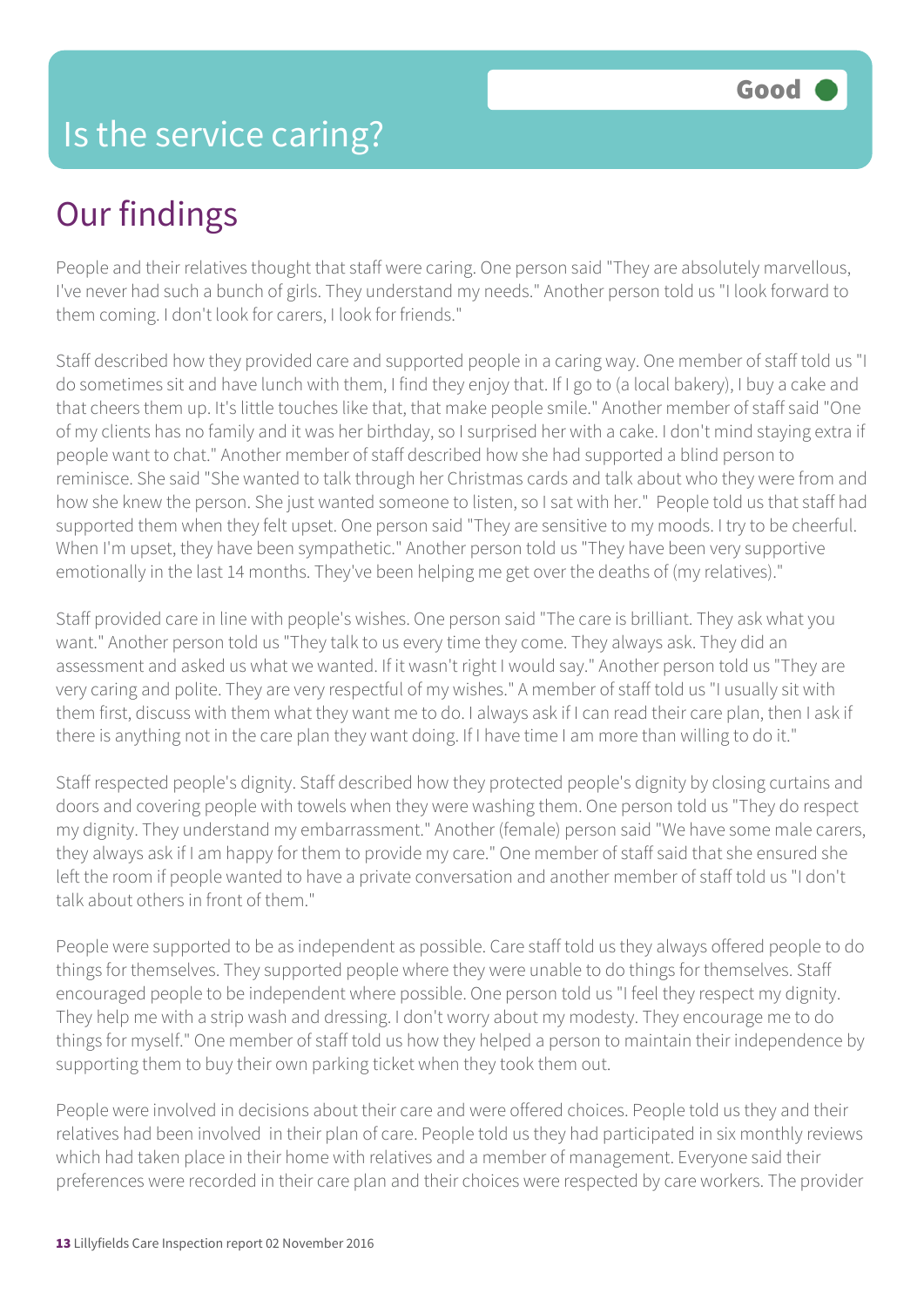told us the service was very responsive to change and therefore if a person's care needs changed they would review the plan of care with them to ensure it met their current needs.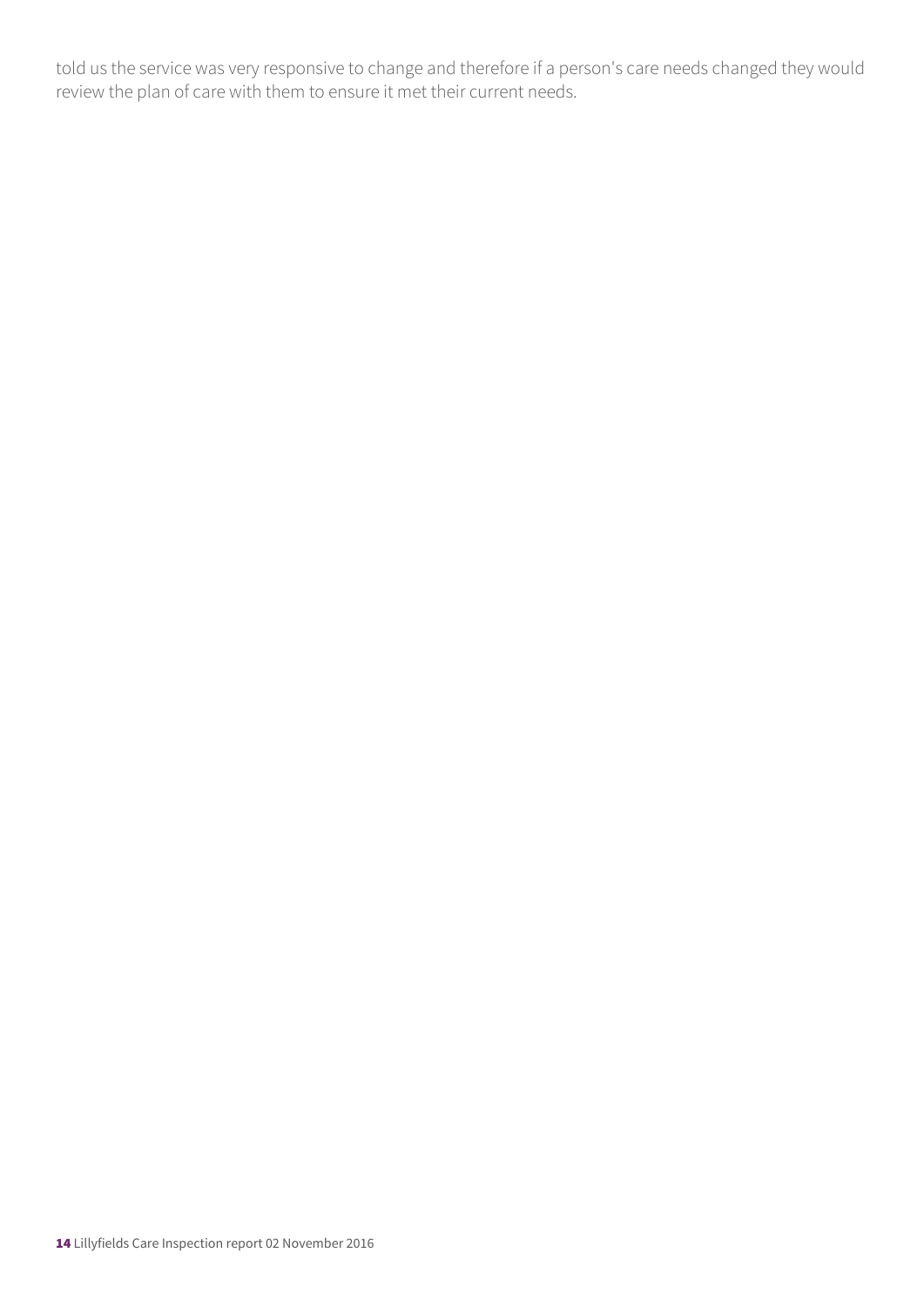#### Is the service responsive?

# Our findings

Staff were able to respond appropriately to people's needs because they knew them well and understood their care needs. Staff knew people personally so they could respond to their preferences, likes and dislikes providing personalised care.

People had care plans that clearly explained how they would like to receive their care and support. Care plans were regularly updated and amended where necessary to meet people's changing needs.

Care plans included an assessment of people's needs and were written to reflect people's individual needs and wishes. They contained emergency information, care plan updates, an assessment of needs in relation to personal hygiene, communication, hearing, sight, breathing, pain, skincare and continence. Tasks to be carried out were listed and people's care needs were recorded in an individualised way. For example care plans included information about people's preferred names, how they mobilised and things care workers needed to take into account such as whether the person had a poor memory. Information about people's background and social history was also included, for example, one person was very interested in classical music and the arts and had previously enjoyed walking in the country. Staff could use this information to have discussions with people about their interests and background.

Staff were knowledgeable about people's needs and preferences. They told us they had read and understood care plans and ensured they followed them. A relative told us their family member had a care plan that was followed and they had attended a meeting recently to review it. People told us that care plans were regularly reviewed and adjusted where necessary. The 'Careplanner' system allowed the management to send out update messages to staff and also to put diary notes on staff individual rotas. This ensured that all staff had the most up to date information available and that if there was any new or different information they needed to know, they would be reminded of this. One person told us "(The manager) sent all the staff an email to inform them of (my condition)." A member of staff said "The office send out emails. They will tell you anything that's changed." Another member of staff told us "If there's an outing or something special to get ready for, they flag it up to you."

The provider operated an 'on call' system to support staff working outside of office hours. There were very clear policies around the role of 'on call' and they were always supported by a member of the senior management team. Training was provided to staff who wanted to be part of the 'on call' system so that they knew how to respond appropriately and consistently in any situation. One member of staff said "They have given me an 'on call' phone and I have been trained for that." This meant that staff and people were supported to seek guidance and advice even when the main office was closed.

The provider responded to feedback, concerns and complaints. The management team sought feedback from people using the service and their relatives, by sending out feedback forms. The provider told us "We have a very open attitude, we are always talking to families." One person said "They have sent questionnaires asking for opinions on the care." The provider had collated the data from the feedback forms and where improvements were required, prepared a plan to address these. Mostly these were about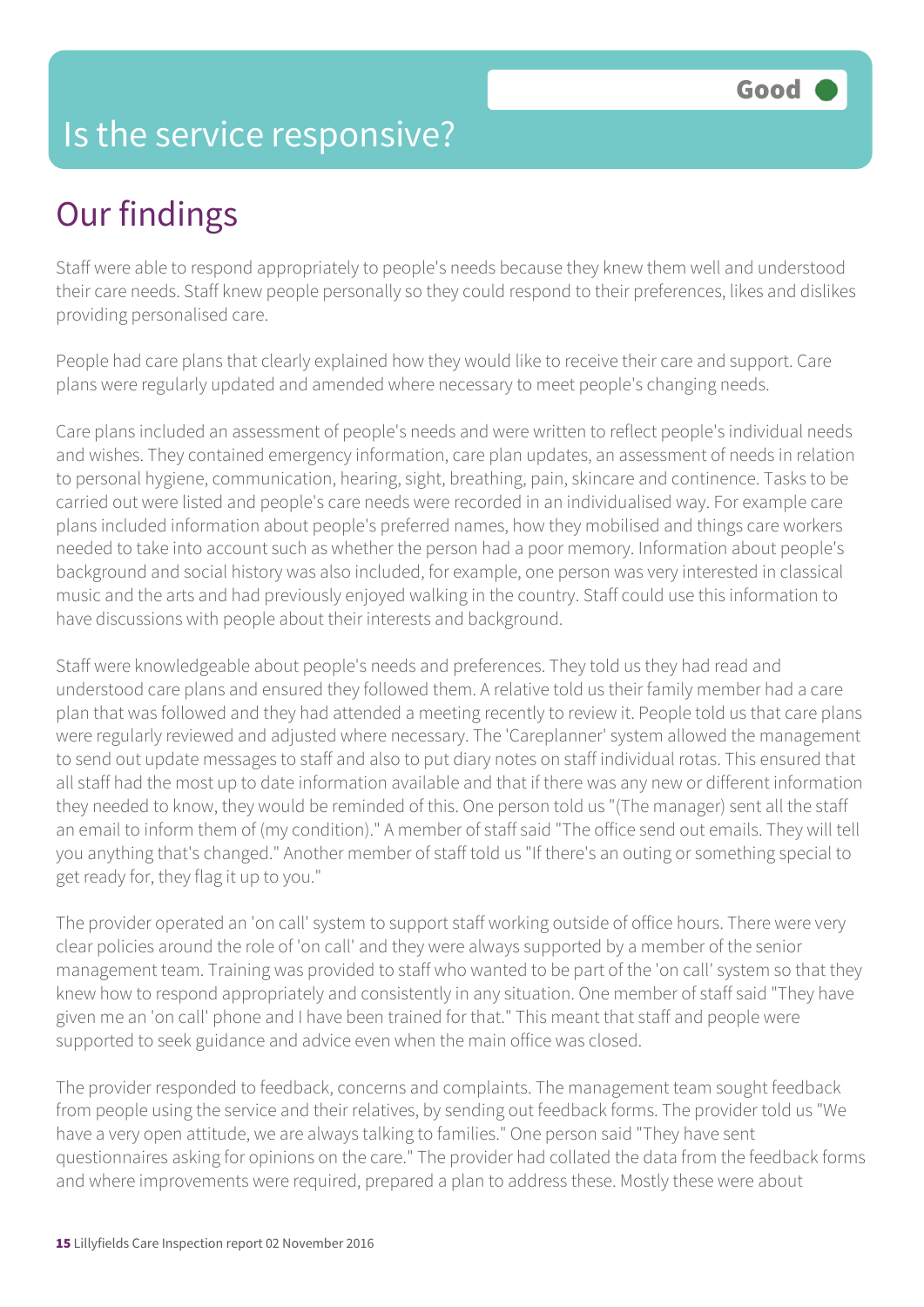developing the service as a whole such as developing the 'Careplanner' system to use its full capability, thereby supporting the service to work more effectively.

The provider had a complaints policy and procedure. Details of this were included in care plans so that people and their relatives would know how to complain if they needed to. Most people and relatives contacted the office if they had any issues or concerns they wanted to discuss. A relative told us "If you ring them about anything, it gets dealt with." A person said "I can speak to (the manager). I wouldn't be worried about it. If (the manager) wasn't there I could speak to (the provider)." Any complaints received were recorded on the system, investigated and appropriately responded to. Staff had an opportunity to raise and discuss concerns during staff meetings or individually through calling or visiting the office. They all said they would speak to staff in the office if they had any concerns. One staff member told us "It's an open door policy, if you have anything you want to say, you can just ring up. They are all approachable in the office." Another member of staff said "You can literally just walk in and raise a query and it will be looked into. You feel very valued by what you say." People were supported by a service which actively encouraged them and staff to feedback on the quality of the service provided taking action to drive improvements where identified.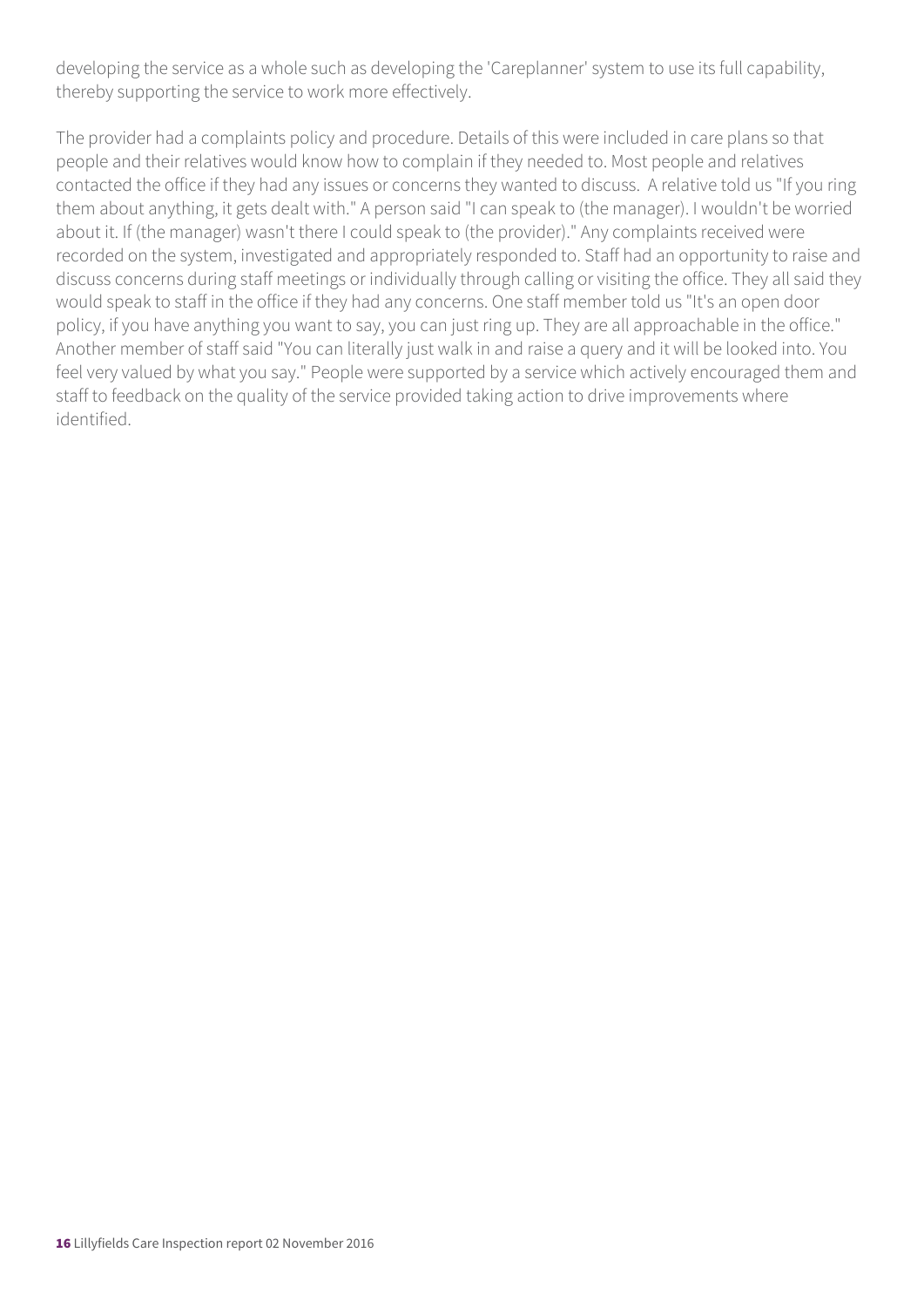#### Is the service well-led?

## Our findings

There was a positive and open culture within the service. Staff said they felt able to raise concerns, and were confident they would be responded to. One member of staff said "I would feel 100% comfortable. I would happily go in and talk to them about anything." Another member of staff said, when asked about the culture of the service "It's all very relaxed and open."

The inspection was supported by a knowledgeable management team, who were helpful and able to provide the information requested and answer questions. Staff made themselves available to support home visits to people.

People and staff thought the management team were excellent and provided a good service. One person said "The management are very good. They will cover care even if they are short staffed." A relative told us "They are really good. We are quite happy with the care. What they do, they do well." Another relative told us that they were very happy with the service and had recommended them to several other people they knew. A member of staff said "I could talk to any of them. They are always there to help." Another staff member told us "I don't have any problems and if I did I could raise them. I feel valued as part of the team."

The provider demonstrated good management and leadership, through the effective management of the service and the quality of care provided. She was supported by the management team who demonstrated they were aware of their statutory responsibilities as a provider. CQC had received appropriate notifications from the service. A notification is information about important events which the provider is required to tell us about by law. People had regular visits from care supervisors and regular contact with office staff. They knew the names of office staff, which included the management team, and said they had spoken with them regularly.

Policies and management arrangements meant there was a clear structure which ensured the service was effectively run and closely monitored. The management structure within the office included clearly defined roles. This helped to ensure the effective working of the office and meant that staff knew who to talk to about any queries. For example if they had a query about training they would go to the HR officer. Policies included staff recruitment, safeguarding, induction, performance and appraisal, accident reporting and complaints. The provider was responsive to changes, for example an issue had arisen with communication to staff. They had been reviewed and a policy and procedure was put in place to ensure communication with staff was appropriate and effective. The management team told us the values for the service were 'Making a difference, making a better life.' They told us they took pride in what they were trying to achieve. They felt it was important to build a team ethos so that everyone felt involved in developing the service. Feedback from staff demonstrated that they had been successful in this goal.

The provider had identified areas of the service which needed to be improved and prepared a plan to address these. These included using aspects of the 'Careplanner' system which had not yet been implemented. These aspects included being able to confirm completion of the call online immediately, tracking staff locations and extra information for staff such as the inclusion of a map locating the person's